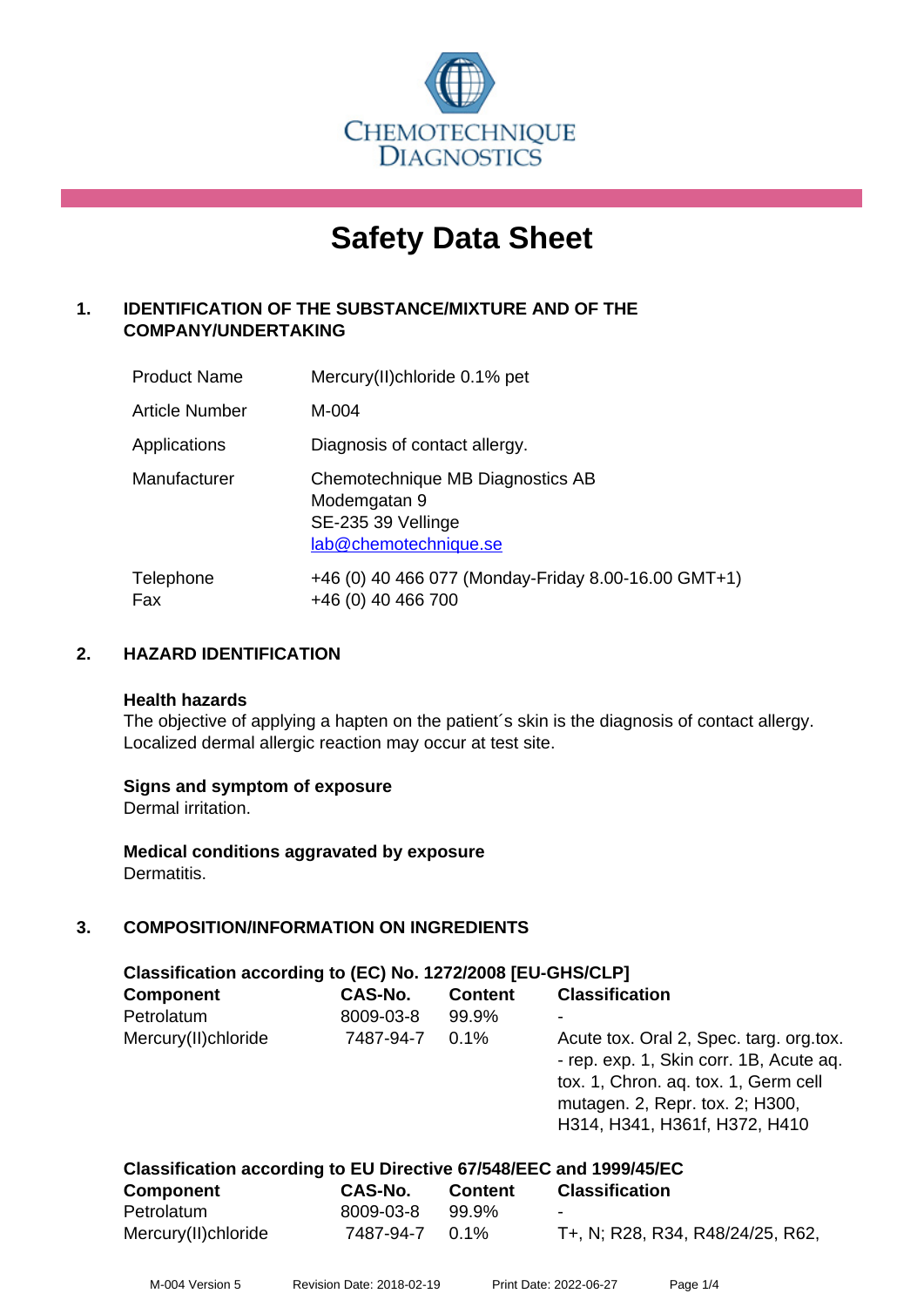# **4. FIRST AID MEASURES**

**Emergency and first aid procedures** Obtain medical attention.

#### **5. FIRE-FIGHTING MEASURES\***

#### **Suitable extinguish media**

CO2, powder or water spray. Fight larger fires with water spray or alcohol resistant foam.

#### **For safety reasons unsuitable extinguishing agents** Water with full jet.

**Special protective equipment for fire-fighters** Wear self-contained respiratory protective device. Wear fully protective suit.

\*Data is shown for petrolatum only

# **6. ACCIDENTAL RELEASES MEASURES**

**Steps to be taken if material is released or spilled** Contain and place in a closed container.

#### **7. HANDLING AND STORAGE**

**Precautions to be taken in handling and storage** Store dark at 5-8°C. Avoid extended exposure to light. FOR EXTERNAL USE ONLY.

#### **8. EXPOSURE CONTROLS/PERSONAL PROTECTION**

**Respiratory protection** Not required.

**Ventilation** Local exhaust.

#### **Protective gloves**

Disposal gloves.

#### **Eye protection**

Not required with normal use.

#### **Work/Hygienic practices**

Wash hands after each use.

# **9. PHYSICAL AND CHEMICAL PROPERTIES**

Odour **Odourless** 

Appearance Ivory White Semi-solid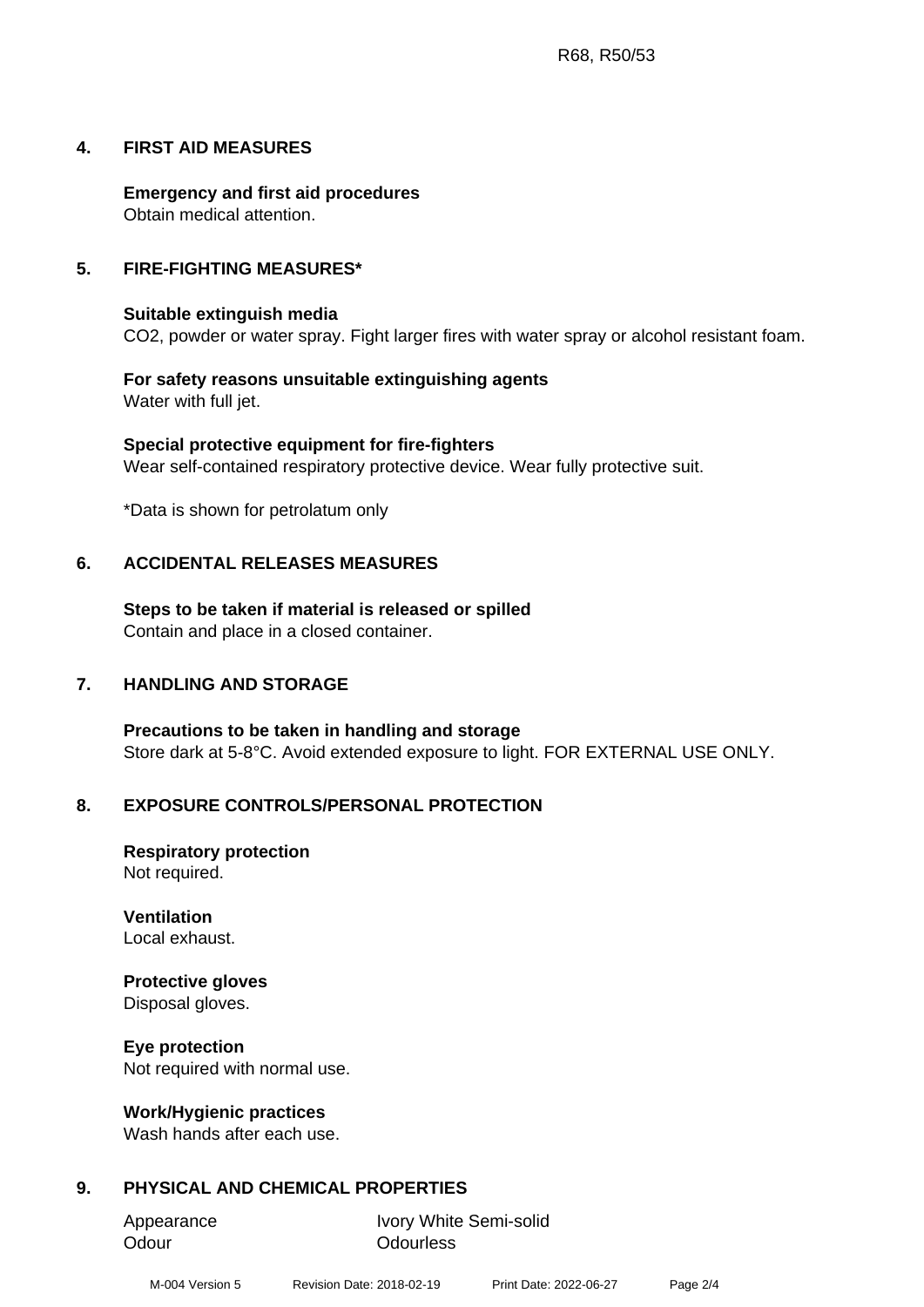Melting point\* 50-55° C Boiling point\* No data available Flash point\*  $>100^{\circ}$ C Self ignition\* Product does not self ignite. Danger of explosion\* Product does not present an explosion hazard. Density\* No data available. Solubility in/Miscibility with Water\* Insoluble

\*Data is shown for petrolatum only

# **10. STABILITY AND REACTIVITY**

#### **Incompability**

May react with strong oxidizing agents.

#### **Stability**

Stable at recommended storage conditions.

#### **Hazardous byproducts**

Combustion may generate CO, CO2 and other oxides.

# **Hazardous polymerization**

Will not occur.

# **11. TOXICOLOGICAL INFORMATION**

No data available.

# **12. ECOLOGICAL INFORMATION**

No data available.

# **13. DISPOSAL CONSIDERATIONS**

# **Waste disposal method**

Comply with federal, state/provincial and local regulation.

# **14. TRANSPORT INFORMATION**

Not dangerous goods.

# **15. REGULATORY INFORMATION**

The classification is according to the latest editions of the EU lists, and extended by company and literature data.

# **16. OTHER INFORMATION**

# **Text of H-statements and R-phrases mentioned in Section 3**